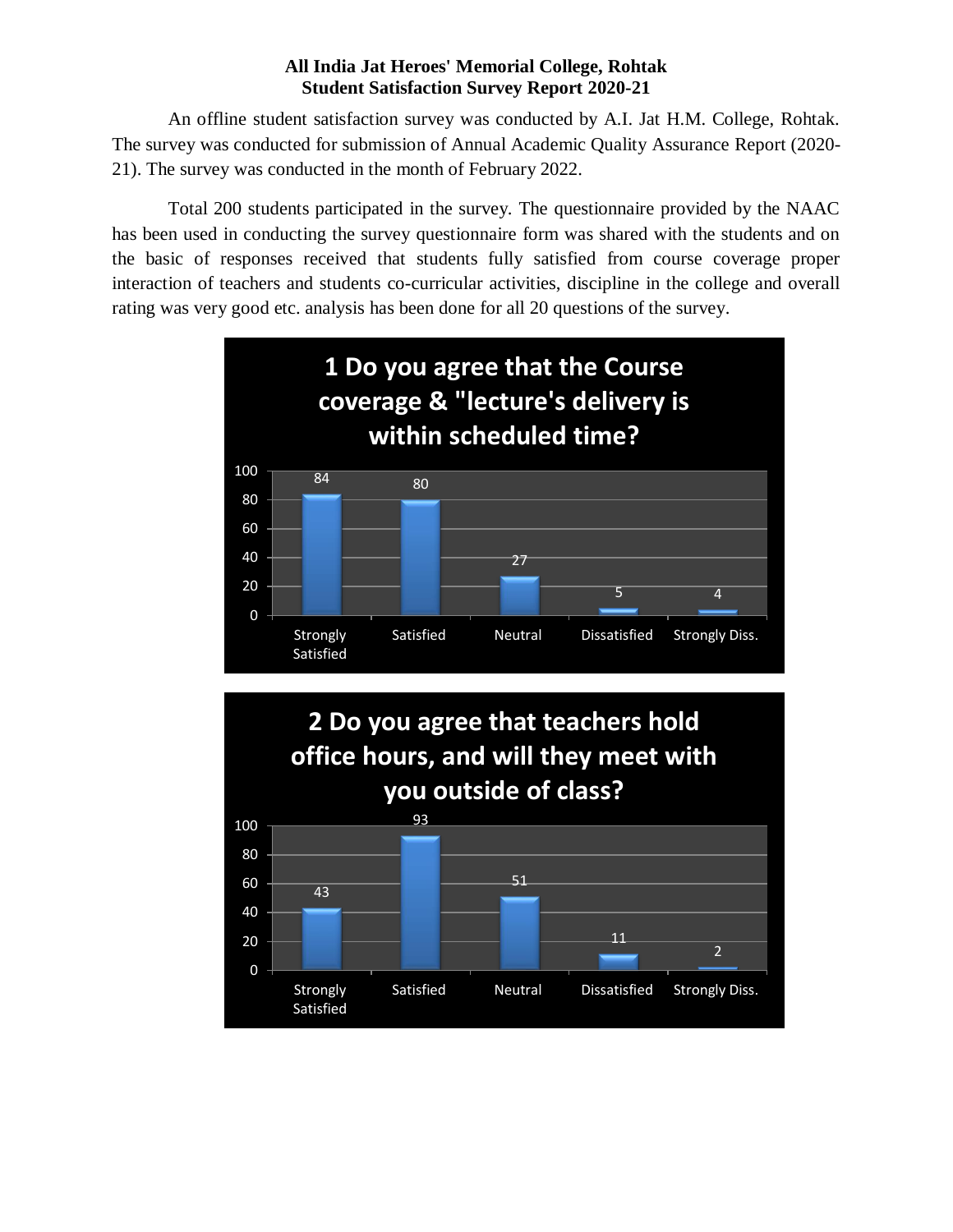

## **4 Do you think that there is proper Interaction of students with Teachers?**



**5 Do you think that there is proper interaction of students with Non-Teaching staff**

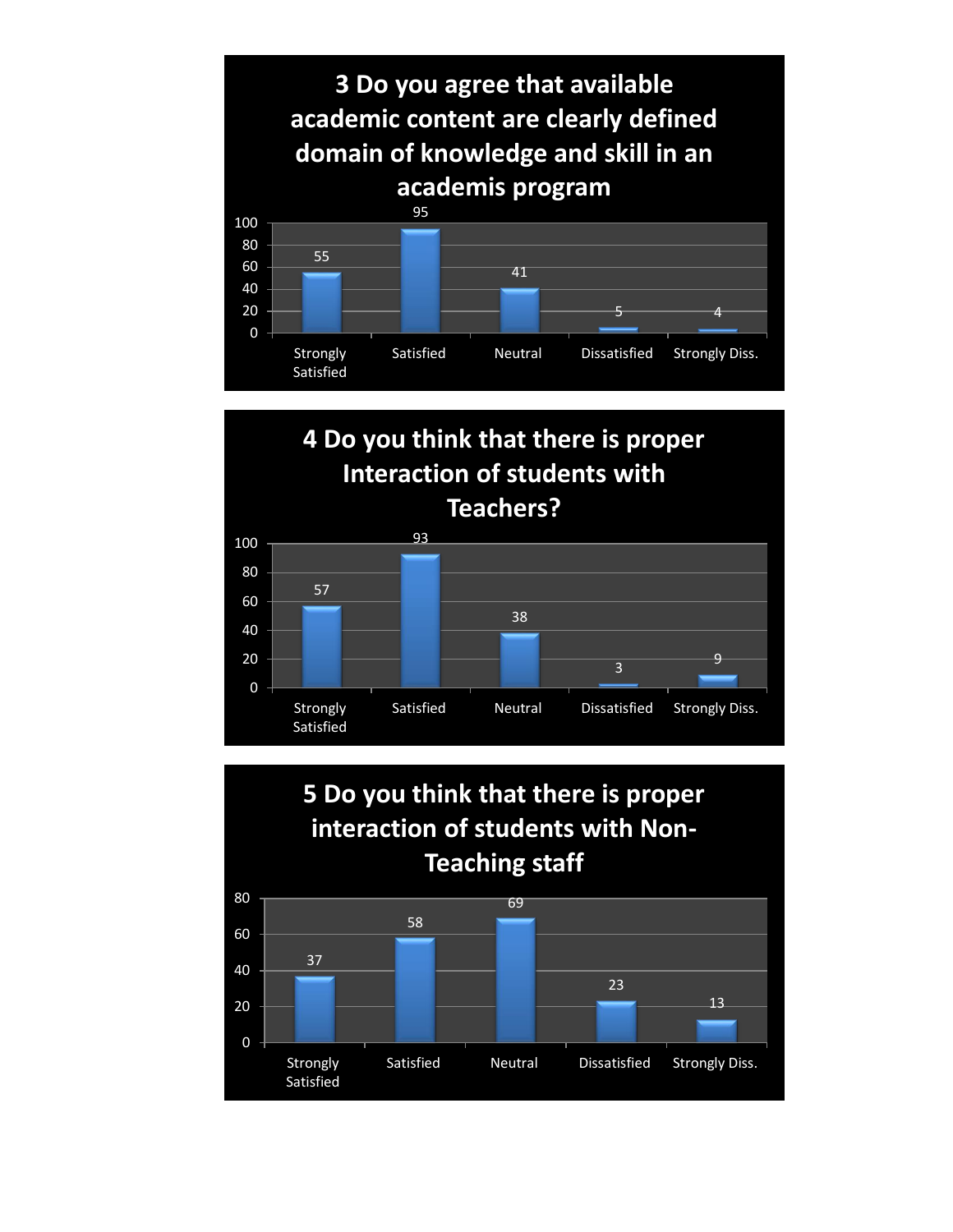

## **7 Do you agree that Computer Facilities are available for the students?**



### **8 Do you agree that sufficient Extra Curricular Activities are available**

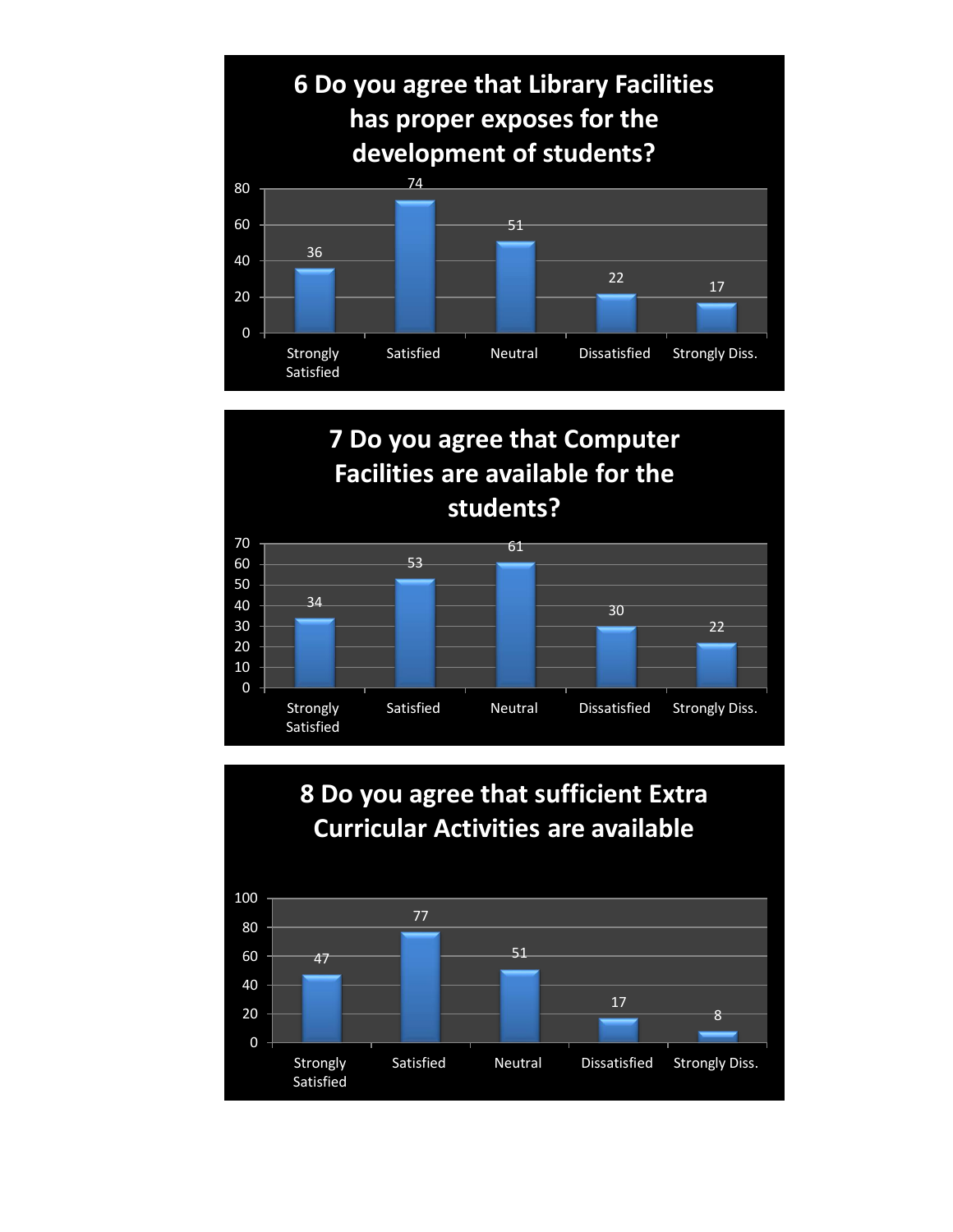

## **10 Do you think that Communication skills of the teachers are effective & beneficiary to everyone?**



**11 Do you agree that the Knowledge of Teachers is sufficient for creating effective teaching and learning environments**

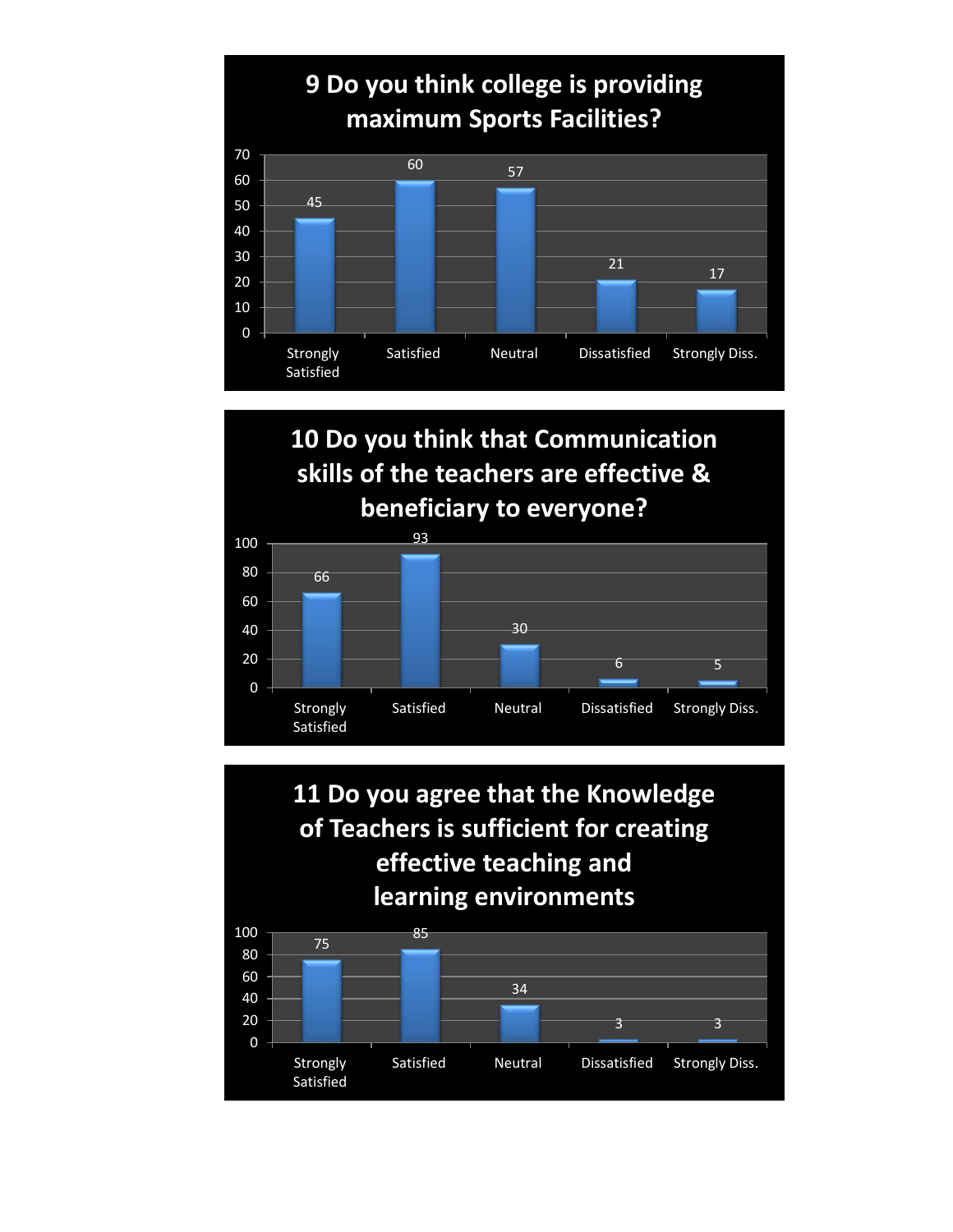





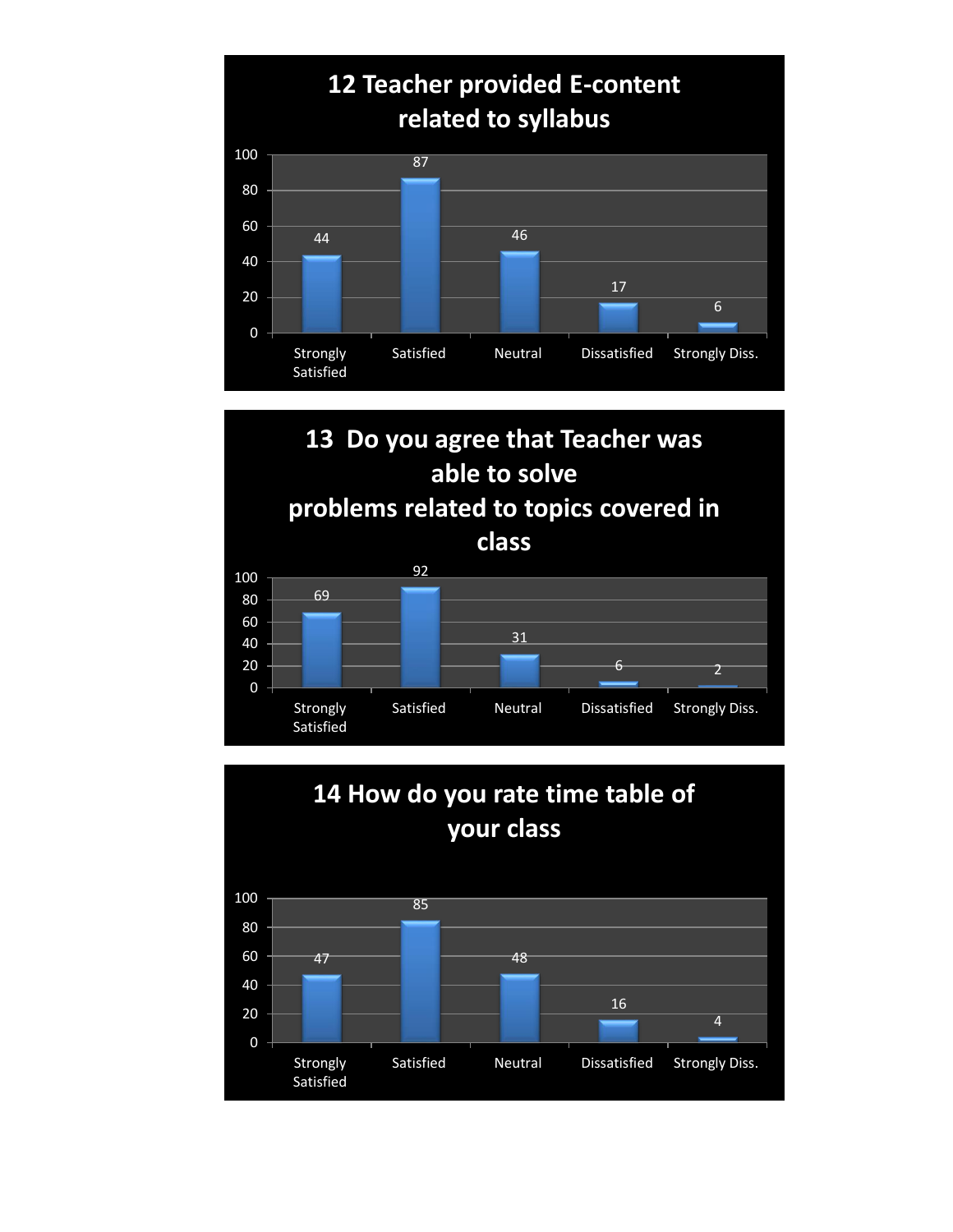



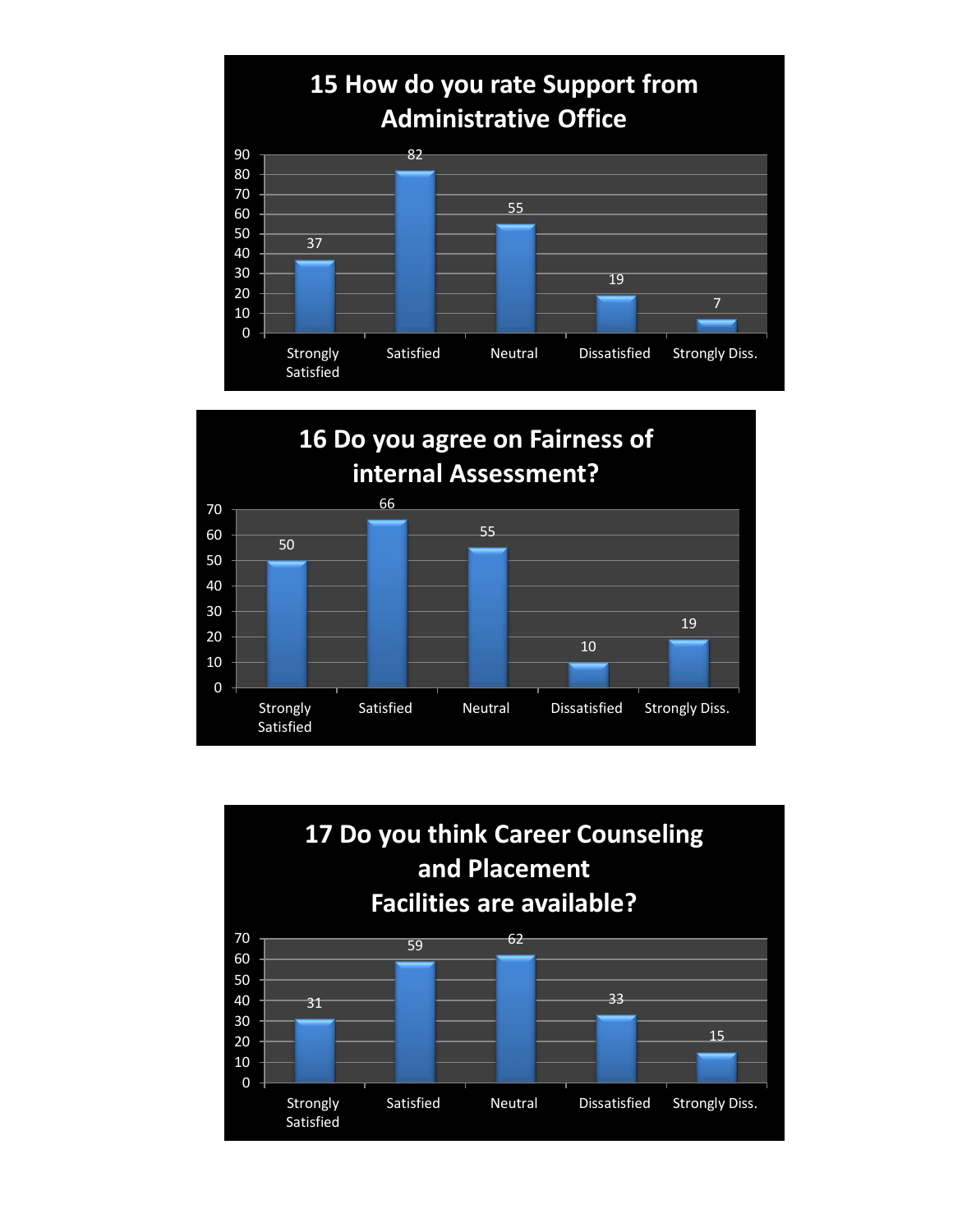

# **19 Do you agree that Discipline in the college is good?**



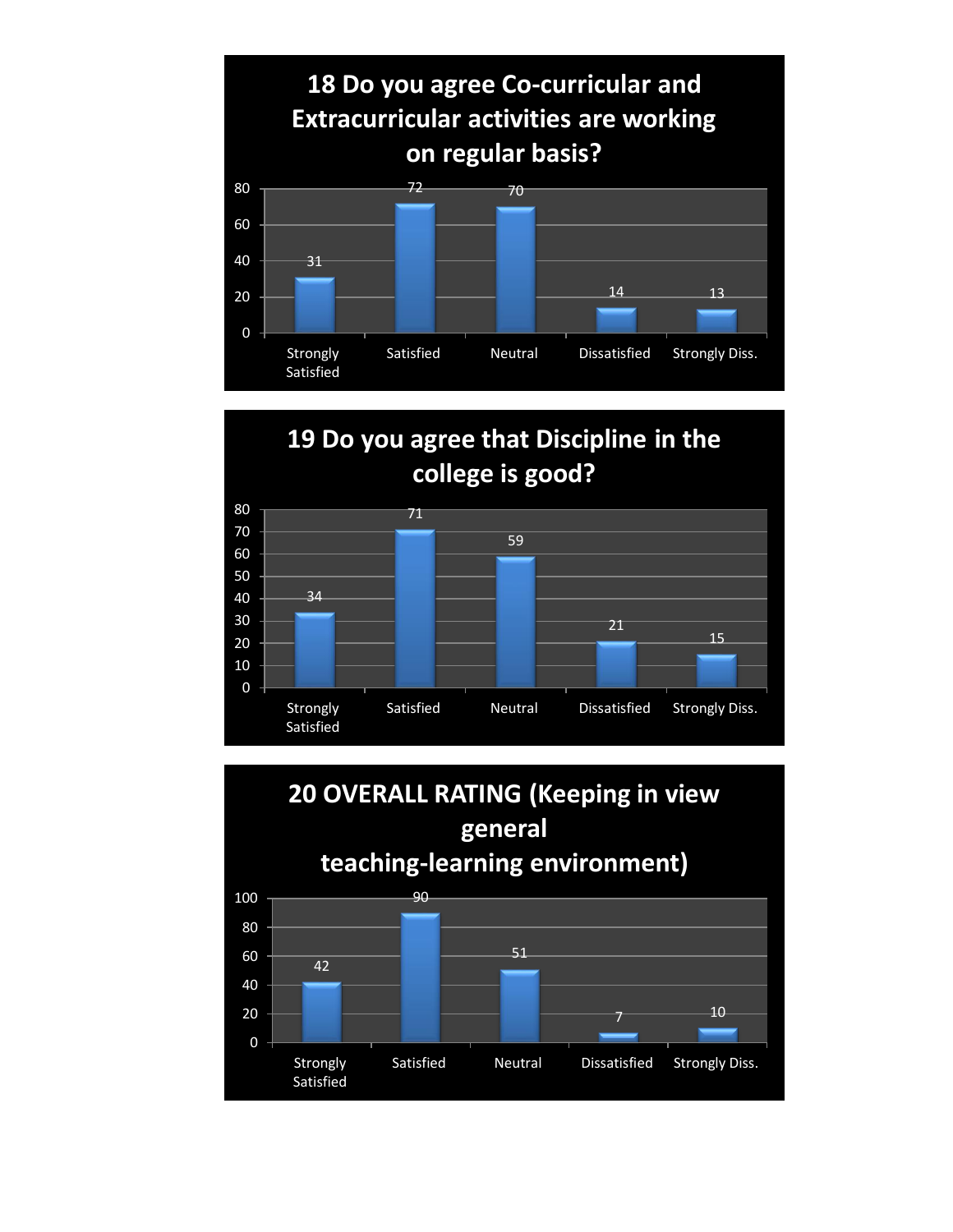

| All India Jat Heroes' Memorial College, Rohtak                                                      |                                             |                 |                 |                         |                    |                |  |  |  |  |
|-----------------------------------------------------------------------------------------------------|---------------------------------------------|-----------------|-----------------|-------------------------|--------------------|----------------|--|--|--|--|
|                                                                                                     | <b>Class: All Classes</b>                   |                 |                 | <b>Session: 2020-21</b> |                    |                |  |  |  |  |
| Please rate them as Strongly Satisfied (1), Satisfied (2), Neutral (3), Dissatisfied (4) & Strongly |                                             |                 |                 |                         |                    |                |  |  |  |  |
| Dissatisfied (5)                                                                                    |                                             |                 |                 |                         |                    |                |  |  |  |  |
| mark wherever you find suitable)<br>Put                                                             |                                             |                 |                 |                         |                    |                |  |  |  |  |
|                                                                                                     |                                             | <b>Strongl</b>  |                 |                         |                    |                |  |  |  |  |
|                                                                                                     |                                             | y               |                 |                         |                    |                |  |  |  |  |
| Sr.                                                                                                 |                                             | <b>Satisfie</b> | <b>Satisfie</b> | <b>Neutra</b>           | <b>Dissatisfie</b> | <b>Strongl</b> |  |  |  |  |
| No.                                                                                                 | <b>Criteria</b>                             | $\mathbf d$     | $\mathbf d$     |                         | $\mathbf d$        | y Diss.        |  |  |  |  |
|                                                                                                     | Do you agree that the Course                |                 |                 |                         |                    |                |  |  |  |  |
|                                                                                                     | coverage & "lecture's delivery is           |                 |                 |                         |                    |                |  |  |  |  |
| $\mathbf{1}$                                                                                        | within scheduled time?                      | 84              | 80              | 27                      | 5                  | $\overline{4}$ |  |  |  |  |
|                                                                                                     | Do you agree that teachers hold             |                 |                 |                         |                    |                |  |  |  |  |
|                                                                                                     | office hours, and will they meet            |                 |                 |                         |                    |                |  |  |  |  |
| $\overline{2}$                                                                                      | with you outside of class?                  | 43              | 93              | 51                      | 11                 | $\overline{2}$ |  |  |  |  |
|                                                                                                     |                                             |                 |                 |                         |                    |                |  |  |  |  |
|                                                                                                     | agree that<br>available<br>Do<br>you        |                 |                 |                         |                    |                |  |  |  |  |
|                                                                                                     | academic<br>content<br>clearly<br>are       |                 |                 |                         |                    |                |  |  |  |  |
|                                                                                                     | defined domain of knowledge and             |                 |                 |                         |                    |                |  |  |  |  |
| 3                                                                                                   | skill in an academis program                | 55              | 95              | 41                      | 5                  | 4              |  |  |  |  |
|                                                                                                     | Do you think that there is proper           |                 |                 |                         |                    |                |  |  |  |  |
|                                                                                                     | Interaction<br>$\sigma$<br>students<br>with |                 |                 |                         |                    |                |  |  |  |  |
| $\overline{4}$                                                                                      | Teachers?                                   | 57              | 93              | 38                      | 3                  | 9              |  |  |  |  |
|                                                                                                     | Do you think that there is proper           |                 |                 |                         |                    |                |  |  |  |  |
|                                                                                                     | interaction of students with Non-           |                 |                 |                         |                    |                |  |  |  |  |
| 5                                                                                                   | Teaching staff                              | 37              | 58              | 69                      | 23                 | 13             |  |  |  |  |
|                                                                                                     | agree that<br>Do<br>you<br>Library          |                 |                 |                         |                    |                |  |  |  |  |
|                                                                                                     | Facilities has proper exposes for           |                 |                 |                         |                    |                |  |  |  |  |
| 6                                                                                                   | the development of students?                | 36              | 74              | 51                      | 22                 | 17             |  |  |  |  |